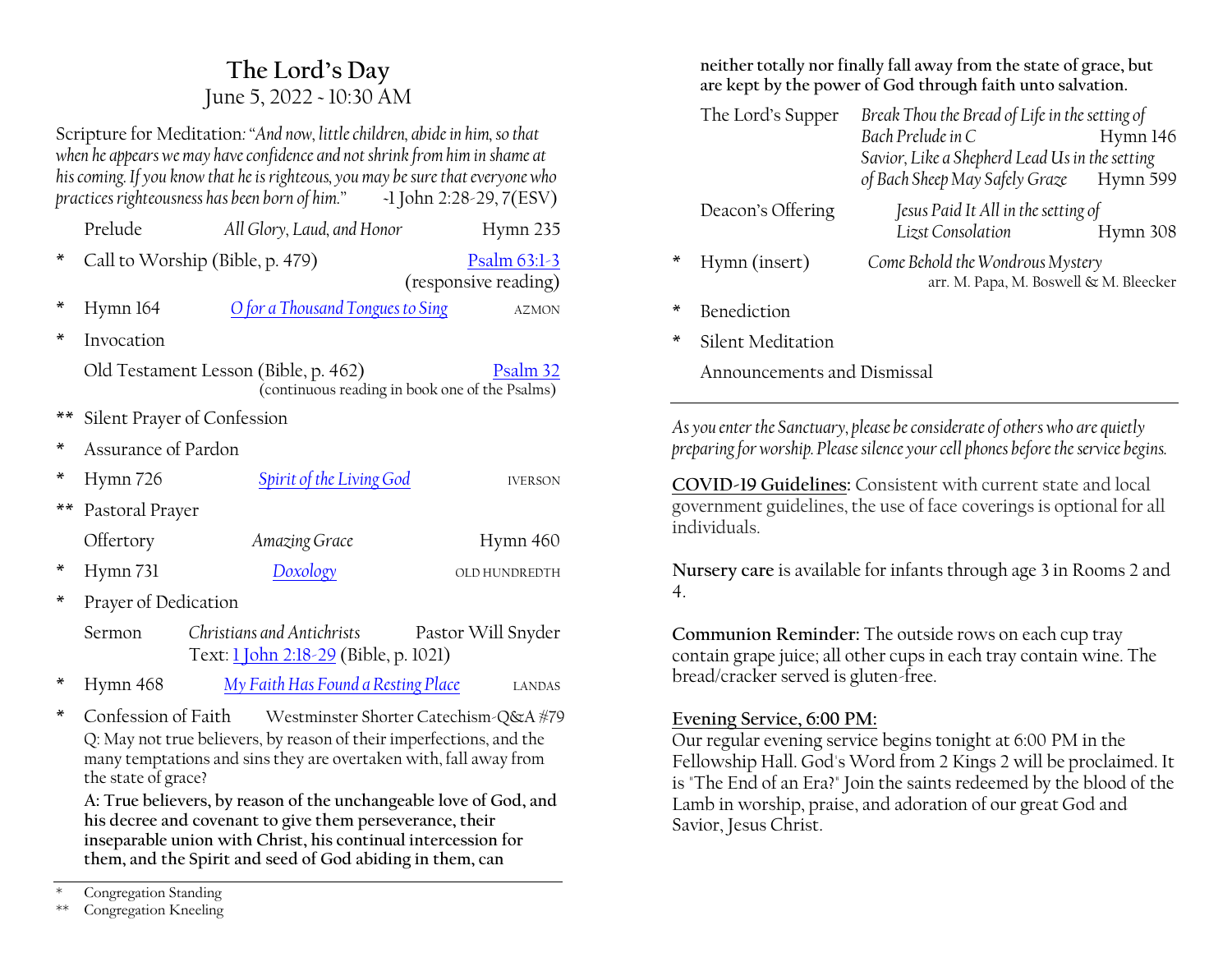### **SERVING IN WORSHIP TODAY**

#### **June 5, 2021**

| Worship Leader:      | Elder John Sundet                                 |
|----------------------|---------------------------------------------------|
| Greeters:            |                                                   |
| Deacon in Charge:    | Peter Benedict                                    |
| Ushers:              | David Embree                                      |
| Audio:               | Zeb Sinnamon                                      |
| Nursery:<br>9:30:    |                                                   |
|                      | 10:30 (Worship): Danielle Bolliger, Katie Lazzaro |
| <b>Toddler Time:</b> |                                                   |
| Coffee Clean-up:     |                                                   |

**Evening Audio:**

#### **June 12, 2021**

| Worship Leader:      | Elder Scott Warren                      |  |  |
|----------------------|-----------------------------------------|--|--|
| Greeters:            |                                         |  |  |
| Deacon in Charge:    | Jeff Edwards                            |  |  |
| Ushers:              | Walter Mayo                             |  |  |
| Audio:               | Zeb Sinnamon                            |  |  |
| 9:30:<br>Nursery:    |                                         |  |  |
|                      | 10:30 (Worship): Dee Volkert, Toni Kirk |  |  |
| <b>Toddler Time:</b> |                                         |  |  |
| Coffee Clean-up:     |                                         |  |  |

**Evening Audio:** *Baccalaureate Service*

**This Week at Church**

| Tuesday   | 6:00 PM  | <b>Session Meeting</b>            |
|-----------|----------|-----------------------------------|
| Wednesday | 1:00 PM  | <b>Bible Study</b>                |
|           | 6:00 PM  | Midweek Recharge                  |
| Thursday  | 10:30 AM | Children's Music & Movement Class |
| Saturday  | 7:00 AM  | Men's Covenant Group              |
|           | 12:00 PM | <b>PCC</b> Picnic                 |
|           | 4:00 PM  | Barbara Glenister's Piano Recital |
| Sunday    | 6:00 PM  | Baccalaureate Service             |
|           |          |                                   |

# **ANNOUNCEMENTS**

# **COMING EVENTS**

### **PCC PICNIC**

Our church-wide picnic at **Wickham Park in Manchester** is set for

**Saturday, June 11th, from 12-5pm**. We have once again reserved the **Laurel Grove Pavilion** (which we had last year) and will be covering everyone's parking again. All you need to do is sign up to bring a side dish or dessert, since we will also be providing the hamburgers, hot



dogs, and drinks. In addition to volleyball and the walk to the aviary and playground that people enjoy, we will also have opportunities to show our Presbyterian athleticism in Bocce ball, croquet, Ultimate, corn hole, and many other games and activities. While signing up isn't necessary (please join us even if you forget to sign up), it is helpful, so we know how much food to purchase ahead of time. We hope you can come and enjoy some great food, fellowship, and fun!

#### **BACCALAUREATE SERVICE**

Join us for two special events to honor our 2022 graduates! On Wednesday, June 8th, at 6:00 PM, our Midweek Recharge will feature a special dinner for our graduates (who doesn't love a taco bar anyway?). Then, on **Sunday, June 12th, at 6:00 PM**, we will have our Baccalaureate Service. Please join us in a time to honor and congratulate the hard work and accomplishments of: **Elisabeth Craig, Calvin Edwards, Reagan Hilinski, Julia Lazzaro, Lauren**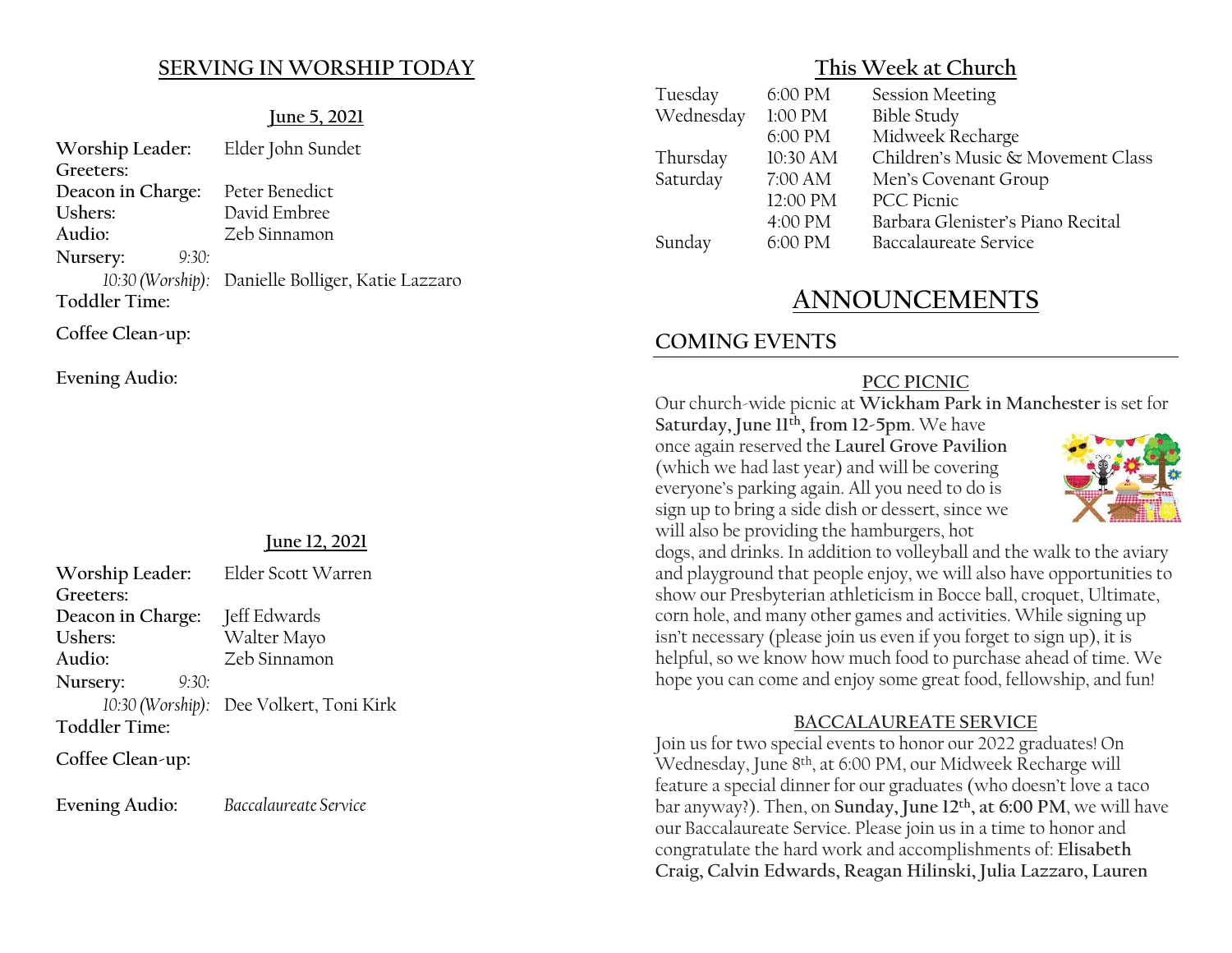**Madda, Sean Owens, Zebulun Sinnamon,** and **JuliaWilson.** There will be a time of fellowship with cake and refreshments after the service. Mark your calendars now for these two special events, and please be in prayer for our graduating seniors.

#### **68000 SUMMER SESSION OF CHILDREN'S MUSIC & MOVEMENT!**

Dates: 6 weeks, **June 23rd-July 28th** When: Thursdays at 10:30 AM

Where: In the Fellowship Hall at PCC

Cost: Free for returning students, \$15 per new student (covers one set of instruments)

We know many families may be vacationing or not able to attend every week, but please let Colleen know if your family will join us for any of those weeks. Dropping in is completely fine!

Email Colleen Millett by **June 19th** to sign up! [ckmillett@gmail.com](mailto:ckmillett@gmail.com) About the class:

The class (for children aged 4 months - 4 years) will be around 30 mins long and is based on the world-renowned Musikgarten curriculum. We'll enjoy songs, rhymes, movement, stories, instruments, and more. (Older siblings are very welcome to attend but will be expected to be helpers and role models.) Please invite friends who do not attend PCC!

# **CHURCH FAMILY NEWS**

# **WEDNESDAY BIBLE STUDY**

A Wednesday afternoon Bible study takes place at 1:00 PM at the church. If you are interested in joining, please contact Pastor Will at the church office: (860) 742-7222.

# **VACATION BIBLE SCHOOL 2022**

Good Day Mate! This year's Vacation Bible School theme is Zoomerang. We will be taking a trip to the land down under, Australia. How can you help? Please consider donating paper towel rolls and assorted colors of pipe cleaners for some AUS-SOME crafts. You can drop off these supplies to a bin in the back of the fellowship hall. Thank you for helping make VBS a success. Anita Hilinski

### **MID-WEEK RECHARGE**

We believe it is important to provide a mid-week avenue for all believers to come together to grow in friendship and to seek the Lord in prayer. Additionally, there have been some in the church that expressed a desire for more opportunities to fellowship with one another and we desire to help cultivate that.

### **Schedule**

This ministry will take place twice a month on the **2nd and 4th Wednesdays of the month from 6:00-8:00 PM**. From 6:00-7:00 PM food will be provided and individuals and families may come at any time during that hour to eat and spend time together. Beginning at 7:00 PM the focus will shift to a time of prayer, facilitated by an Elder, Pastor, or other servant-leader in the church. This is an opportunity for prayer, fellowship, and to invite others outside of PCC to come and enjoy a meal and spend time together. The next Mid-Week Recharge will be **June 8th.**

# **Kids Bible Club**

Along with food, fellowship, and prayer, a kids bible club led by Mark Popovitch will also be available for children grades  $k-5<sup>th</sup>$ . Kids club will begin at **7:00 PM** and is a ministry that provides opportunity for young people to grow in friendship with other children, receive instruction and lessons from God's Word, and enjoy singing praise to the Lord.

If you have any questions regarding this ministry, please contact Pastor Will or Mark Popovitch (860.742.7222).

## **FLOWER CALENDAR**

Flowers in worship serve in reminding us of God's glory reflected in creation, His loving care for us and our own mortality. If you would like to bless our worship/honor a loved one by providing flowers, please use the flower calendar found on the Women's Ministry board in the Fellowship Hall. Flowers can be from your garden or purchased.